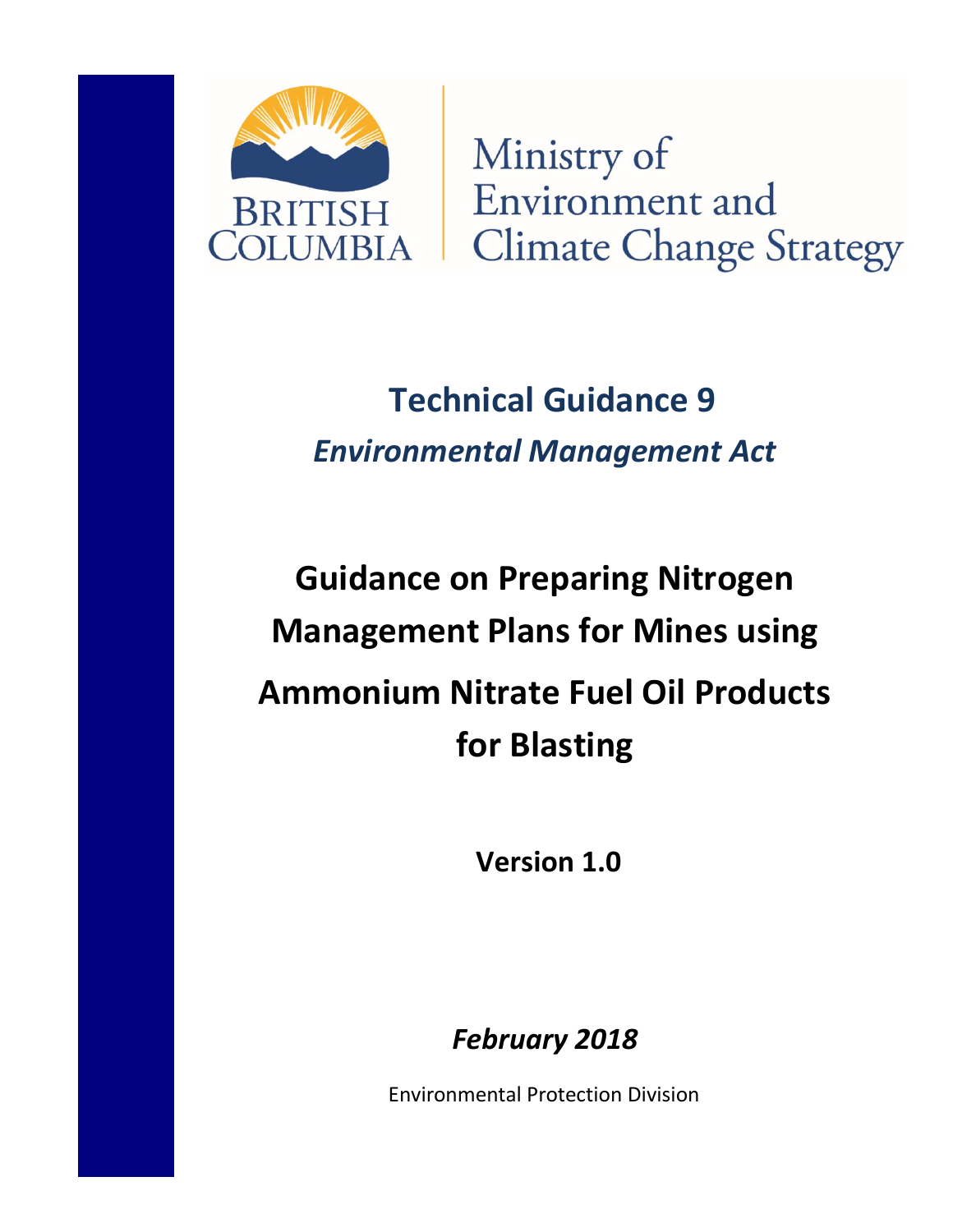# **Contents**

| 1.0 |  |  |
|-----|--|--|
| 2.0 |  |  |
| 3.0 |  |  |
| 4.0 |  |  |
| 5.0 |  |  |
|     |  |  |
| 6.0 |  |  |
|     |  |  |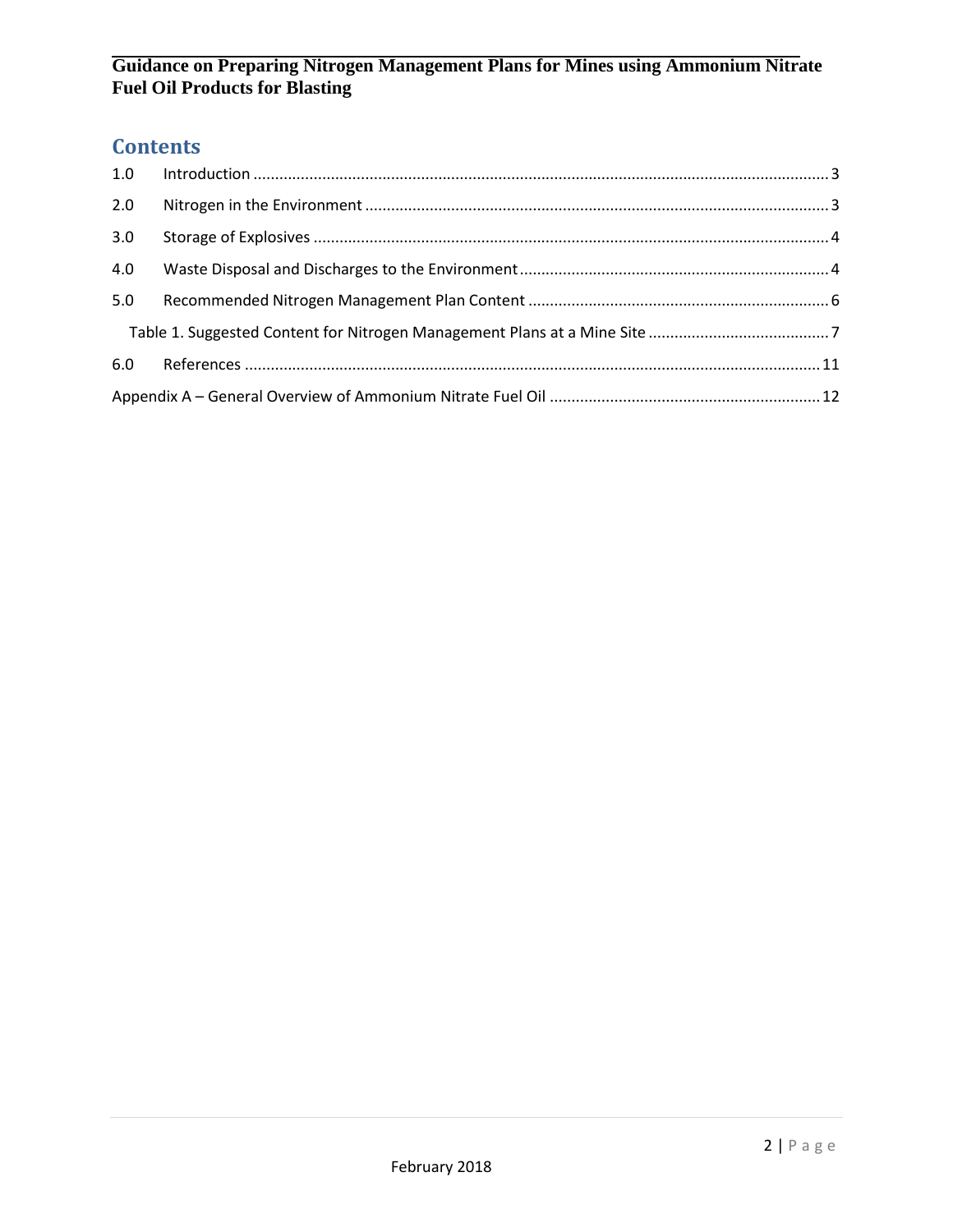# <span id="page-2-0"></span>**1.0 Introduction**

Nitrogen compounds (ammonia, nitrate and nitrite) are often released on mine sites during the detonation of nitrogen-based explosives, including Ammonium Nitrate Fuel Oil (ANFO) which is commonly used for blasting at mine sites in British Columbia and around the world. In order to protect the receiving environment from impacts related to the release of these nitrogen compounds, management of nitrogen-based explosives during the storage, handling, transporting, bore-hole loading, and detonating phases of blasting and management of surface water runoff from mine areas may be necessary at some mines sites. Approaches to prevent the contamination of surface water and groundwater with ammonia, nitrate and nitrite as well as reduce the production of toxic gases, should be proactively planned and implemented at mine sites.

The intent of this document is to serve as a guide to be used when developing a sitespecific nitrogen management plan either as a proactive step initiated by a mine owner or in response to fulfilling a regulatory requirement (i.e. a condition in a permit under either the *Environmental Management Act* (EMA) or the *Mines Act* (MA)).

Under authority of EMA, a Ministry of Environment and Climate Change Strategy (ENV) Statutory Decision Maker may establish limits for nitrogen compounds in the receiving environment, set requirements for authorized discharges or establish additional conditions to ensure protection of the environment. As part of an EMA permit, a Statutory Decision Maker can require a mine owner to submit a Nitrogen Management Plan. The Plan is meant to be the vehicle for identifying the specific management measures needed to ensure permit limits/conditions will be met.

# <span id="page-2-1"></span>**2.0 Nitrogen in the Environment**

ANFO (see Appendix A for more information on ANFO) can cause deleterious environmental effects in both detonated and undetonated states. In high-moisture settings, detonation of ANFO can be inefficient, leading to incomplete combustion and toxic residuals. The undetonated ammonium nitrate (AN) is highly water-soluble and can result in releases of nitrate, nitrite and ammonia into the environment, including both surface water and groundwater. Dissolution of AN is a common issue affecting the detonation performance of ANFO and, depending on site-specific conditions, can lead to environmental issues from the releases of nitric oxide (NO), nitrogen dioxide (NO<sub>2</sub>), carbon monoxide (CO) and methane  $(CH<sub>4</sub>)$  due to poorly detonated ANFO. According to some literature sources, this dissolution can happen very quickly, as 25% of nitrates can leach from the explosives after 6 minutes of exposure to moisture, and 50% after a one-hour exposure. Following the loss of 25% of nitrates, the ANFO will not be able to properly detonate.

While nitrogen in a well-oxygenated aquatic environment, in the form of the nitrate ion (NO3-), is an important nutrient to aquatic plants, excess nitrogen compounds including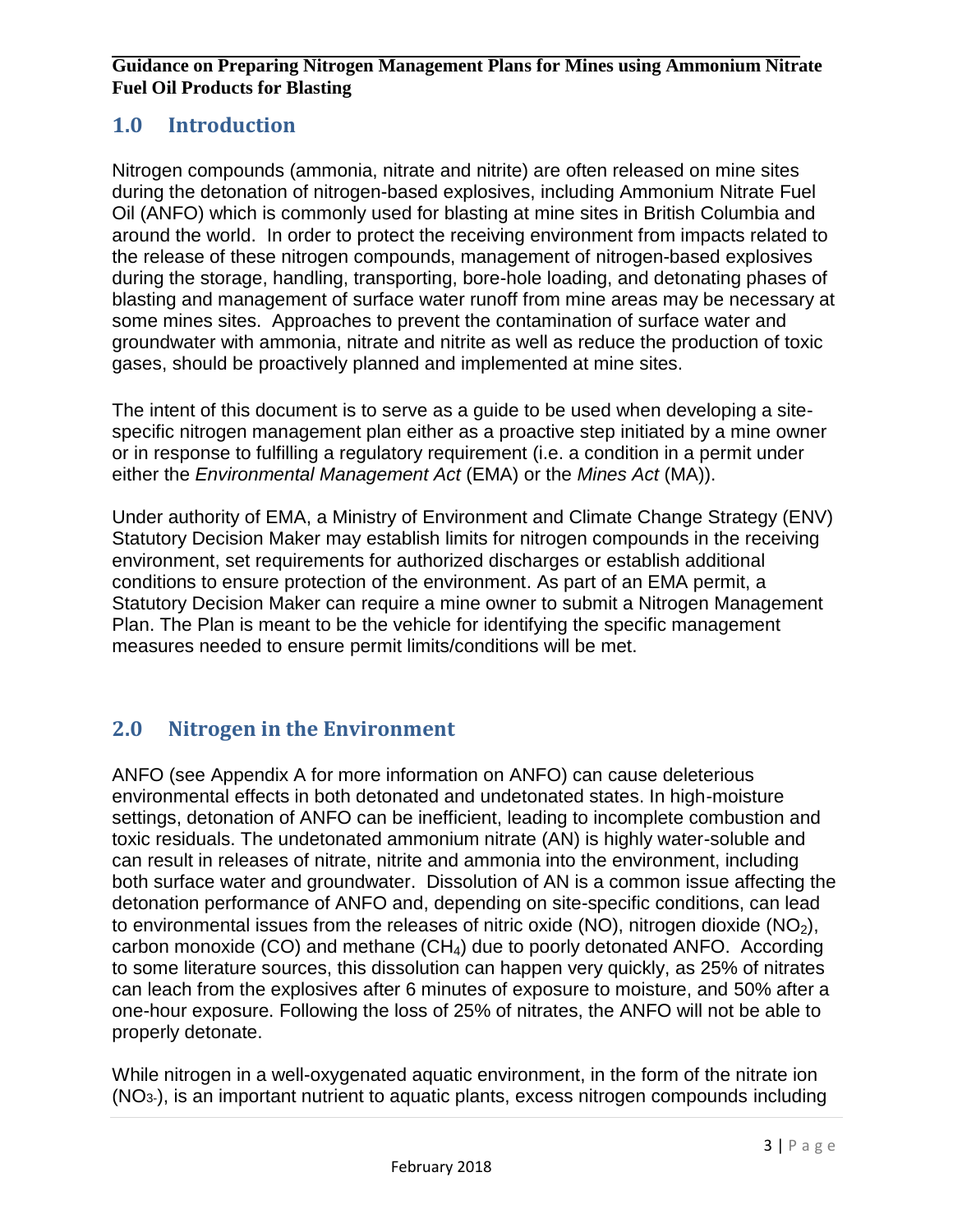nitrate, nitrite and ammonia can potentially harm receptors in the receiving environment. Depending on how they are managed, the use of explosives at a mine site can cause the release of large quantities of nitrogen compounds and increase the risk of impacts. Potential effects of rising nitrate levels include algal blooms, reduced oxygen and eutrophication of surface water bodies. Though nitrates are significantly less toxic to freshwater aquatic life than ammonia or nitrite, elevated levels of nitrates may still be toxic. In addition, effects to humans may occur: risk of nitrate toxicity, usually from elevated levels of nitrates in contaminated well water, is higher for infants younger than 4 months, and ammonia can also impact human health.

Fuel oil wicking from the blasthole is another common problem leading to poor detonation and the associated AN release issues noted above as well as direct environmental issues from the release of fuel oil. If hydrocarbon fuels in the "dieselfuel" range are used in the ANFO mixture the fuel oil component has moderate volatility and moderate solubility. These diesel-range fuel products may be acutely toxic to biota, depending on the precise type of fuel and the concentration of aromatic compounds, though in general acute toxicity will be moderate to high. Less potentially harmful mineral oils can also be used as the fuel oil component in ANFO.

# <span id="page-3-0"></span>**3.0 Storage of Explosives**

The minimum requirements for siting, construction, equipment standards, safety, operation and licensing of explosive facilities are regulated under the *Explosives Act* (Canada) and the Health, Safety and Reclamation Code for Mines in British Columbia (the Code). Guidance for meeting the federal *Explosives Act* requirements are provided in the Natural Resources Canada Guidelines for Bulk Explosives Facilities G05-01 February 2014 document.

This Nitrogen Management Plan guidance document is not intended to replace or duplicate the requirements of the above mentioned documents. For completeness, a Nitrogen Management Plan should describe the actions taken to meet regulatory requirements that contribute to meeting nitrogen management goals (i.e., siting an explosive facility away from any water sources).

# <span id="page-3-1"></span>**4.0 Waste Disposal and Discharges to the Environment**

Effluent discharges from a mine site to the receiving environment are authorized by permits issued under the EMA. Some effluent streams may contain nitrogen compounds including: pit water, water runoff from waste rock, surface water runoff at explosive facilities, wash bays used for decontaminating explosive mobile equipment and waste soil recovered from spill sites.

Water management activities on the mine site are regulated under the EMA, the MA, and the Code. Contaminant sources on mine sites are required to have planned water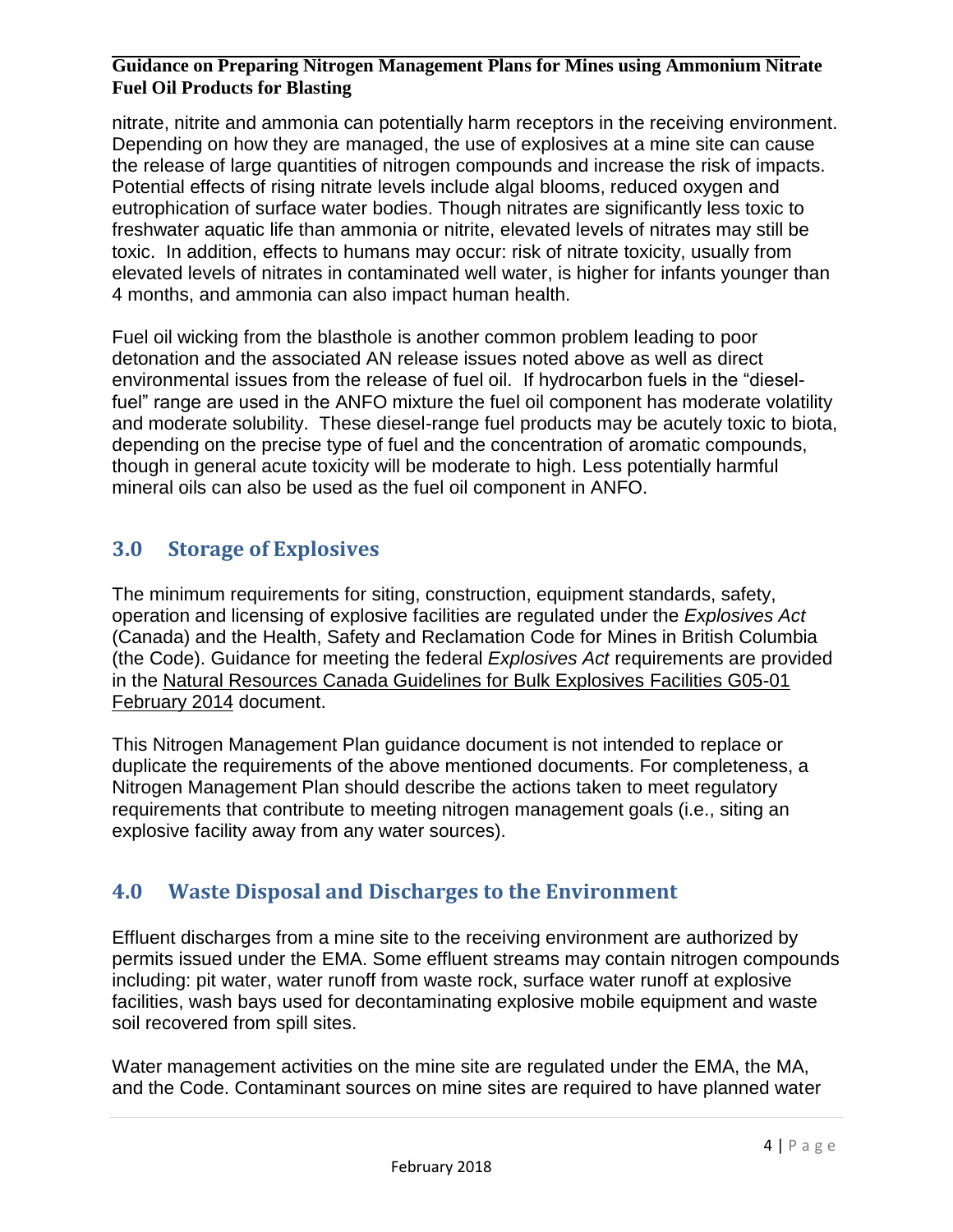management and pollution control works and apply best management practices. (See Joint *[Mines Act/Environmental Management Act](https://www2.gov.bc.ca/assets/gov/farming-natural-resources-and-industry/mineral-exploration-mining/documents/permitting/minesact-ema_application_information_requirements_feb2016.pdf)* Permit Application Information [Requirements Guidance Document](https://www2.gov.bc.ca/assets/gov/farming-natural-resources-and-industry/mineral-exploration-mining/documents/permitting/minesact-ema_application_information_requirements_feb2016.pdf)<sup>1</sup>, Section 5)

Effluent and air emissions from explosives facilities are potential sources of nitrogen releases to the environment and therefore discharges to the receiving environment needs to be regulated by an EMA permit. Surface water runoff management, spill contingency and water monitoring at explosive facilities are regulated by MA and EMA permits, as well as wash water and sump sediment disposal from where explosive mobile equipment are washed.

Under the Natural Resources Canada Guidelines for Bulk Explosives Facilities G05-01 February 2014 document "scrap" explosive is defined in two key places. First, there is the residual explosive ("heel") which is collected from inside mobile explosive equipment that is used to transport product to the blast holes. This is a form of scrap explosive which, when collected, is a viable explosive product. The federal guidance document outlines that it can be bagged, labelled and stored with other explosives for future blasting. Secondly, there is type of scrap explosive which is collected from the washing and decontamination of mobile equipment in the explosive facility wash bays. The disposal of scrap explosive from the "washing systems" is to be authorized by the province.

Under the *Hazardous Waste Regulation* it is the responsibility of the waste generator to classify its waste. Hazardous waste is not authorized for discharge under EMA effluent discharge permits. Because effluent from washing explosive trucks will contain nitrates and nitrites as well as other products and waste characteristics at levels that could potentially exceed hazardous waste thresholds it is recommended that mines retain Qualified Professionals to screen wash bay wastes against the *Hazardous Waste Regulation*. Wash bay wash water, sump solids and the leachates should be individually classified prior to applying for an EMA discharge permit. During the waste characterization steps, consideration must also be given to extractable petroleum hydrocarbon (EPH) concentrations and toxicity associated with the chemical detergent neutralizers used during the decontamination of explosive mobile equipment.

Waste ANFO which has been altered from exposure to water or neutralized in the decontamination steps of washing explosive mobile equipment will not be authorized by ENV for disposal in blast holes prior to a blast. ANFO that has been exposed to water or neutralizer will not detonate properly which will lead to increased levels of potentially harmful nitrogen compounds being released from the waste rock if it is disposed of in bore holes prior to a blast. All waste ANFO must be properly disposed of according to its waste classification (hazardous or non-hazardous) and, if discharged on the mine site, be authorized in an EMA permit otherwise it must be transported off site for disposal at a licensed waste facility.

 $\overline{\phantom{a}}$ 

<sup>&</sup>lt;sup>1</sup> https://www2.gov.bc.ca/assets/gov/farming-natural-resources-and-industry/mineral-explorationmining/documents/permitting/minesact-ema\_application\_information\_requirements\_feb2016.pdf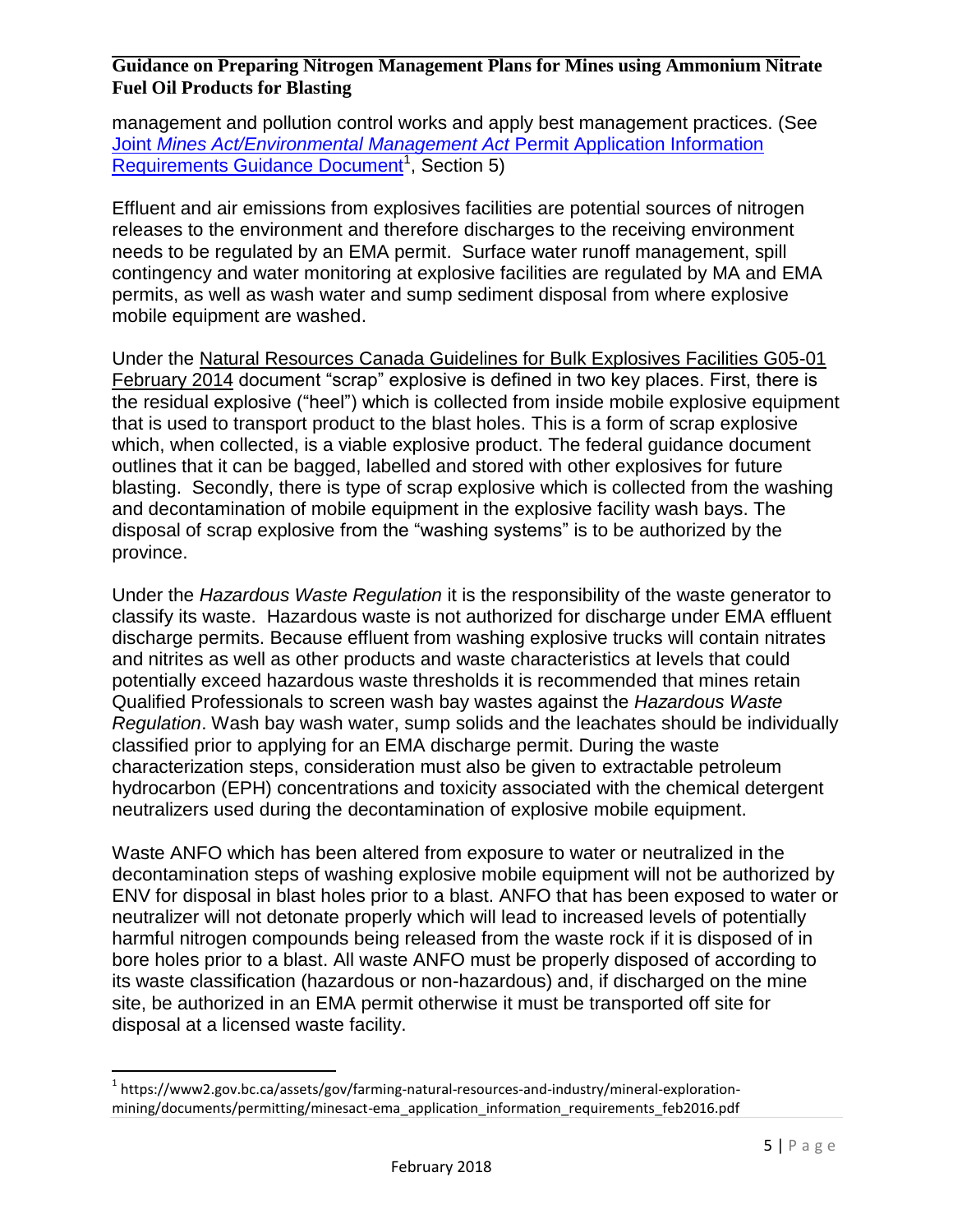#### <span id="page-5-0"></span>**5.0 Recommended Nitrogen Management Plan Content**

The overarching goal of a Nitrogen Management Plan (NMP) should be to control nitrogen losses from a mine site using a purposely planned and executed management process. This process needs to be designed so it provides an understanding of each aspect of a mine's operation where nitrogen compounds (nitrate, nitrite and ammonia) can be created and released, where nitrogen compounds can potentially impact the receiving environment and the specific management strategies needed to control / mitigate nitrogen losses to the receiving environment within the context of each mine's unique site-specific conditions and risks to the environment.

Each nitrogen management strategy should be coupled with measurable key performance indicators (KPIs) and management performance metrics that will allow the success of each management strategy to be measured. Setting management performance metrics and measuring KPIs will facilitate continuous improvement of the nitrogen management plan.

The matrix in Table 1 can be used to guide the development of a site-specific nitrogen management plan. Site-specific and unique site factors should also drive the direction that each NMP takes. Nitrogen Management Plans should be dynamic documents with sufficient detail to allow for the effective implementation of strategies and the timely monitoring of performance indicators all with the framework of a management feedback loop that drives iterative improvements to blasting and nitrogen management activities. In addition to *ad hoc* changes made to a NMP, pre-defined timeframes requiring formal review and updates should be included.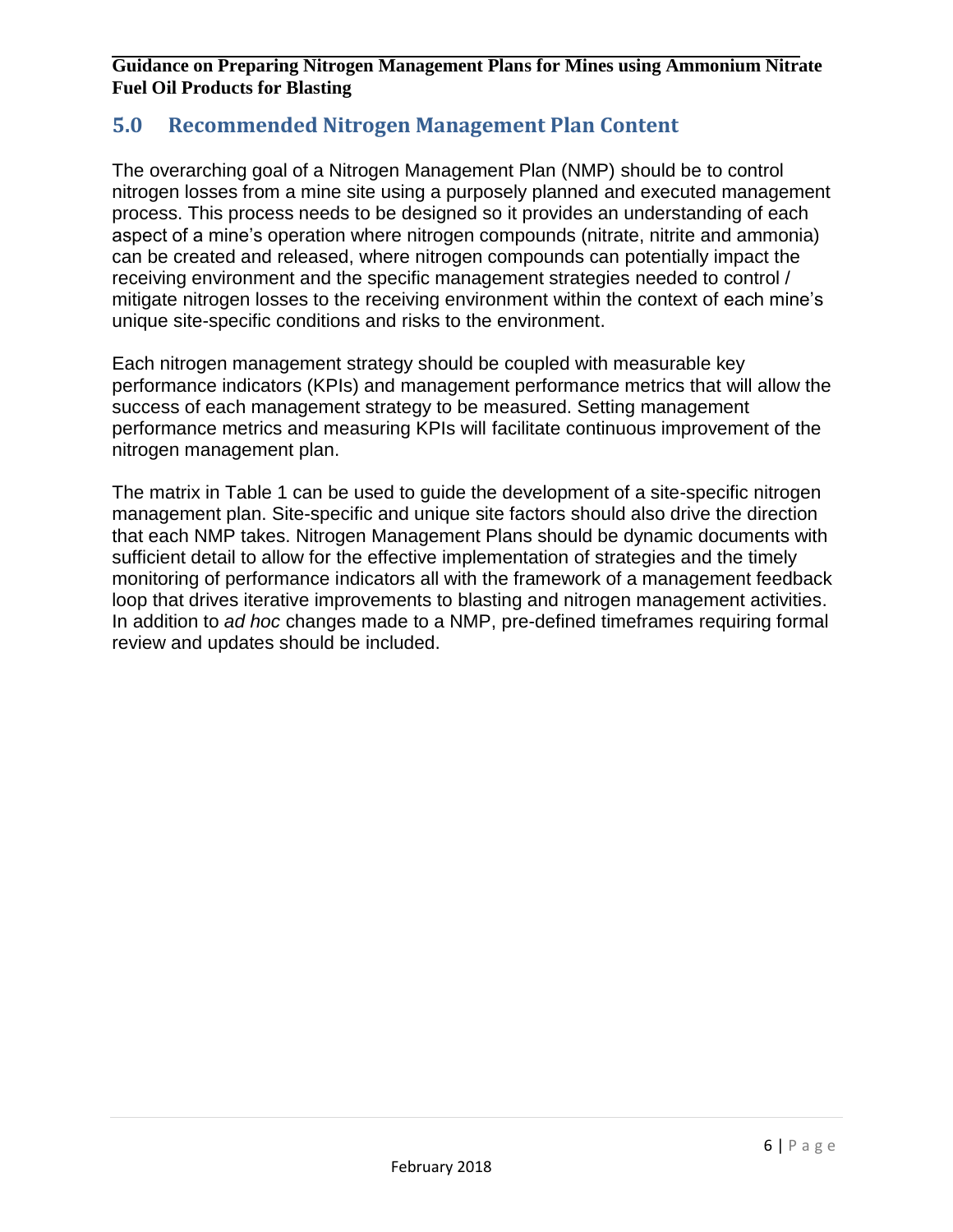| <b>Section #</b> | <b>Section</b>                | <b>Plan Content</b>                                               |
|------------------|-------------------------------|-------------------------------------------------------------------|
| 1.0              | Project / Site                | Project description - Brief description for context of:           |
|                  | Overview                      | background information of the mine site                           |
|                  |                               | location                                                          |
|                  |                               | type of mine                                                      |
|                  |                               | mine processes                                                    |
|                  |                               | general operations                                                |
|                  |                               | geographic setting                                                |
|                  |                               | climate                                                           |
| 2.0              | Purpose                       | Provide context on the reason behind preparing a $NMP - i.e.,$    |
|                  |                               | required under an EMA Permit, compliance order or                 |
|                  |                               | continuous improvement process.                                   |
| 3.0              | Overview of Explosive         | Overview of the mine's                                            |
|                  | Use and Management            | use & type of explosives<br>$\bullet$                             |
|                  |                               | existing protocols/procedures                                     |
|                  |                               | blast simulations                                                 |
|                  |                               | methods of drilling                                               |
|                  |                               | loading                                                           |
|                  |                               | type of rock material                                             |
|                  |                               | goals and objectives for blasting                                 |
|                  |                               | frequency of blasting                                             |
|                  |                               | Roles and responsibilities of the mine staff that play            |
|                  |                               | key roles in nitrogen management                                  |
|                  |                               |                                                                   |
|                  |                               | The intent of this section is to provide the operational          |
|                  |                               | contextual setting for explosive use at the mine site. The        |
|                  |                               | scale of operations and approach to blasting management           |
|                  |                               | described in this section set the stage for the other report      |
|                  |                               | section since the above suggested items will, in part, drive      |
|                  |                               | the nitrogen control management strategies.                       |
| 3.1              | <b>Location of Facilities</b> | Description of all explosive related facilities at the mine site: |
|                  |                               | manufacturing facilities                                          |
|                  |                               | bulk storage sites                                                |
|                  |                               | emulsion & prill silos                                            |
|                  |                               | fuel oil tank farms                                               |
|                  |                               | equipment wash bays                                               |
|                  |                               |                                                                   |
|                  |                               | This section defines where potential sources of nitrogen          |
|                  |                               | release in addition to the active mine areas as well where        |
|                  |                               | EMA effluent and emission discharge authorizations may be         |
|                  |                               | needed.                                                           |

# <span id="page-6-0"></span>**Table 1. Suggested Content for Nitrogen Management Plans at a Mine Site**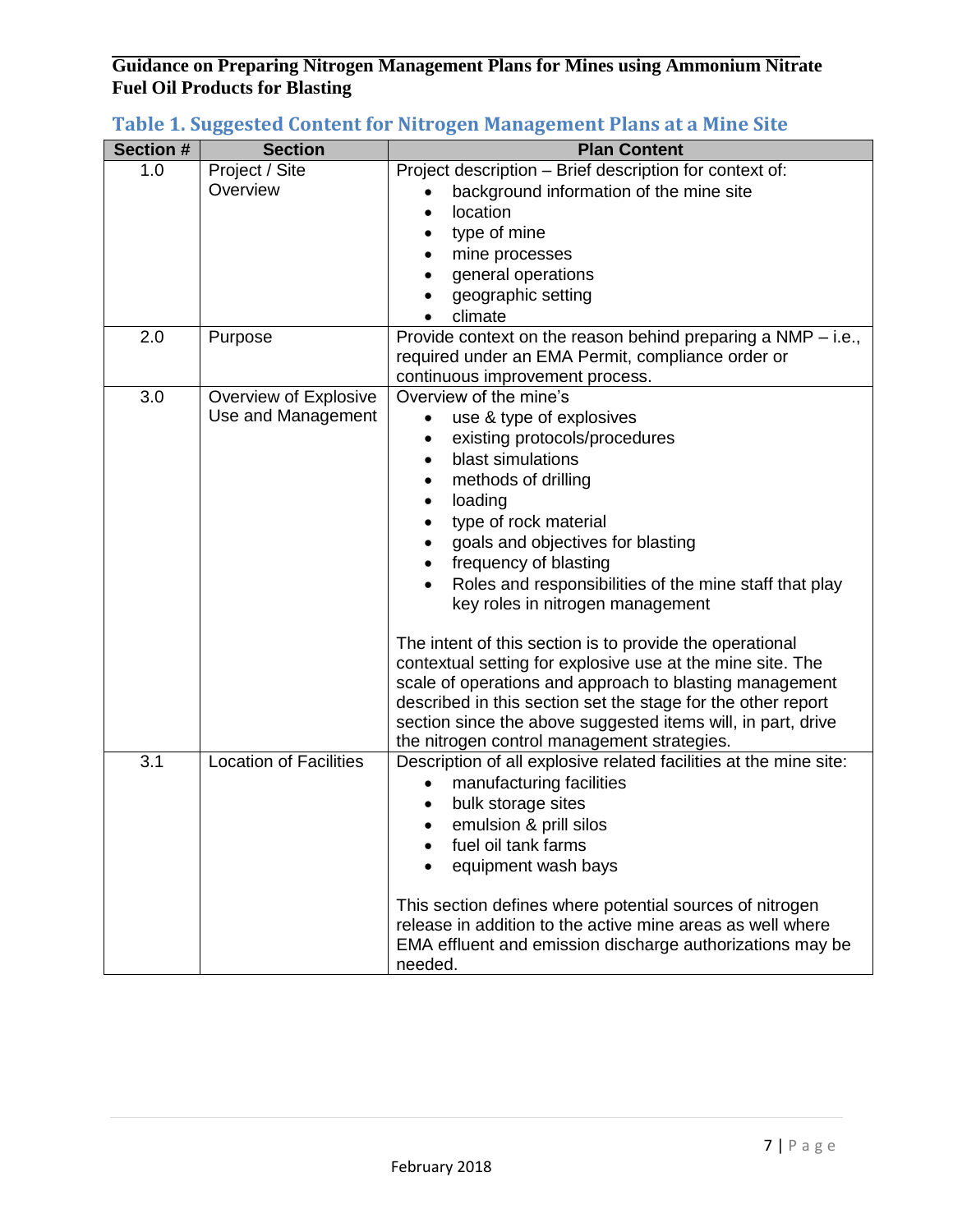| $\overline{3.2}$ | <b>Quantities and Types</b><br>of Explosives | Overview of the types of explosives and explosive related<br>products used and stored on site as well as typical<br>monthly/annual inventory.                                                                                                                                                                                                    |
|------------------|----------------------------------------------|--------------------------------------------------------------------------------------------------------------------------------------------------------------------------------------------------------------------------------------------------------------------------------------------------------------------------------------------------|
|                  |                                              | This section helps to rationalize the level of risk of nitrogen<br>releases that may exist at given mine site. Risk is partly<br>related to the types and quantities of explosives on site.                                                                                                                                                      |
| 3.3              | <b>Hazard Classes</b>                        | Overview of industry hazard classifications of all explosive<br>related products stored and used on site. Include explosives,<br>emulsions, fuel oil, and decontamination neutralizers.                                                                                                                                                          |
|                  |                                              | The classification of waste explosive products should be<br>identified in this section.                                                                                                                                                                                                                                                          |
|                  |                                              | This section will rationalize EMA permit discharge and waste<br>disposal authorizations / strategies need to meet nitrogen<br>control strategies.                                                                                                                                                                                                |
| 4.0              | <b>Risk Assessment</b>                       | A conceptual site model should be presented that<br>demonstrates the current state of management knowledge on<br>nitrogen sources, release rates and mechanisms, effects<br>pathways and receptors. Where available, quantifiable data<br>should be used to define the potential risk (i.e.,<br>extent/duration/magnitude/direction of impacts). |
|                  |                                              | In the case where there is a high risk to sensitive receptors<br>(i.e. human health or species-at-risk) a more detailed risk<br>assessment may be warranted prior to developing specific<br>nitrogen management control strategies.                                                                                                              |
| 4.1              | Receiving<br>Environment                     | All surface receiving aquatic environments, groundwater,<br>aquifers and drinking water sources should be described and<br>where practical, presented spatially on maps.                                                                                                                                                                         |
| 5.0              | Management<br><b>Strategies</b>              | Strategies to control nitrogen losses can fall into two general<br>categories:<br>1) Explosives Management (source control)<br>2) Water Management (mitigation / prevention)                                                                                                                                                                     |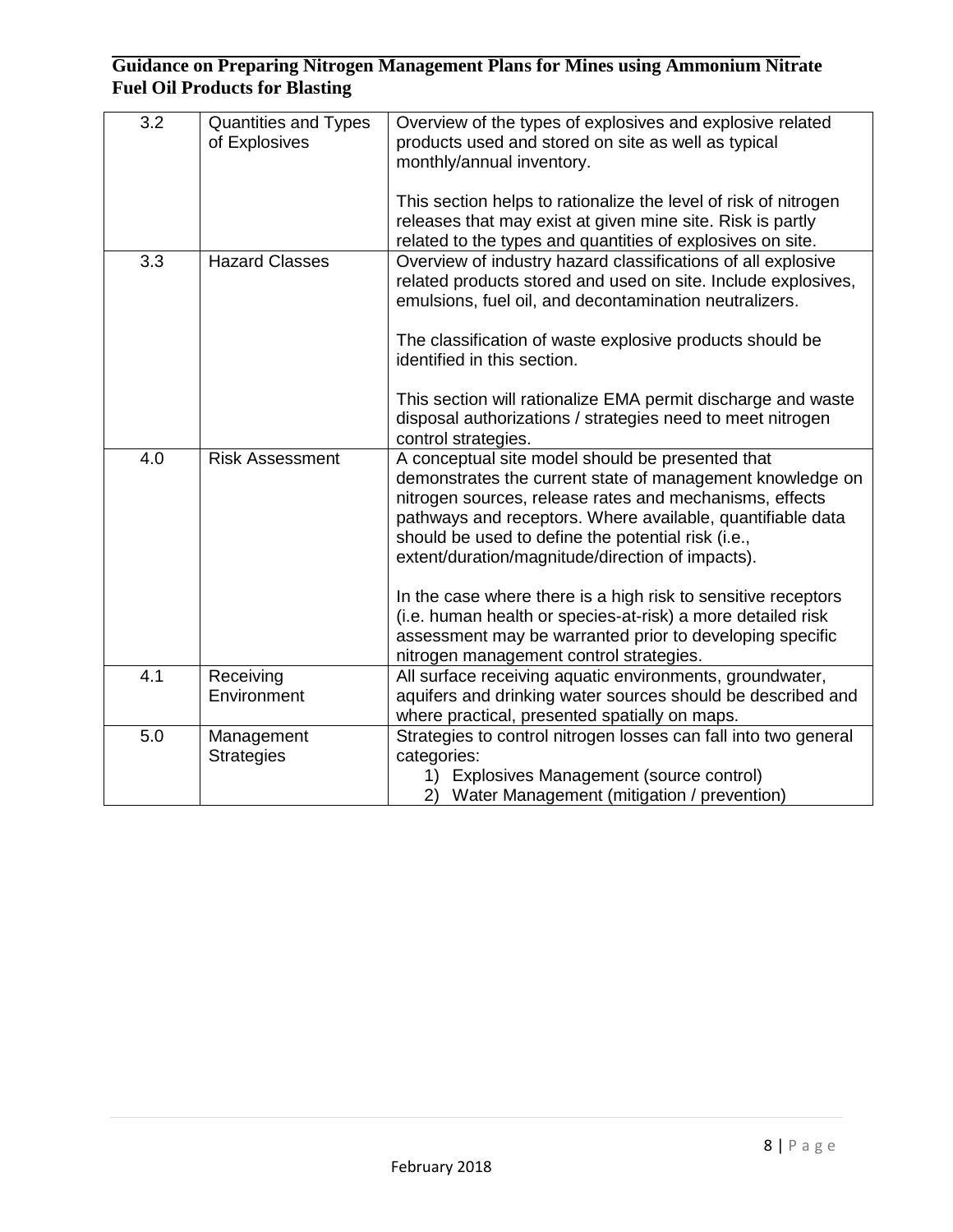| 5.1 | <b>Explosives</b><br>Management-<br>Source Control   | This section should describe the best management practices,<br>protocols and procedures in place or that will be implemented<br>to ensure the optimal use and minimal loss of explosive<br>products. Strategies that lead to optimal or even reductions in<br>the amount of ANFO needed to accomplish mining objectives<br>will directly correlate to the risk of nitrogen-related impacts to<br>the receiving environment and the types of management<br>strategies necessary to meet environmental protection goals.<br>Strategies that should be presented include:<br>Explosive product selection (i.e., type of ANFO)<br>powder factor optimization<br>practices for explosive storage (preventing contact<br>with water/moisture)<br>Practices to prevent water contacting explosive in<br>$\bullet$<br>blast holes (i.e., blast hole liners, bench dewatering)<br>drill pattern optimization<br>blast optimization simulations<br>sleep time<br>explosive loading<br>spill response/reporting<br>incident management/investigation<br>training and inspections<br>$\bullet$<br>blast monitoring<br>dealing with misfires<br>handling and disposal waste explosive products<br>All the above factors in some manner can play a role in |
|-----|------------------------------------------------------|----------------------------------------------------------------------------------------------------------------------------------------------------------------------------------------------------------------------------------------------------------------------------------------------------------------------------------------------------------------------------------------------------------------------------------------------------------------------------------------------------------------------------------------------------------------------------------------------------------------------------------------------------------------------------------------------------------------------------------------------------------------------------------------------------------------------------------------------------------------------------------------------------------------------------------------------------------------------------------------------------------------------------------------------------------------------------------------------------------------------------------------------------------------------------------------------------------------------------------------------|
|     |                                                      | optimal explosive use as well as the quantity of nitrogen<br>released to the environment.                                                                                                                                                                                                                                                                                                                                                                                                                                                                                                                                                                                                                                                                                                                                                                                                                                                                                                                                                                                                                                                                                                                                                    |
| 5.2 | Water Management -<br><b>Mitigation / Prevention</b> | Outline all the measures the mine is or will undertake to<br>manage water and its ability to come in contact with explosive<br>residue on waste rock. This should cover the mine's overall<br>system of perimeter ditches, surface water collection and<br>treatment, settling/infiltration structures as well as clean water<br>diversion and site water balance.                                                                                                                                                                                                                                                                                                                                                                                                                                                                                                                                                                                                                                                                                                                                                                                                                                                                           |
|     |                                                      | Other water management strategies that should be presented<br>include surface water runoff control at the explosive facilities,<br>including contingency structures in case of spill during<br>inclement weather, bench de-watering, waste rock storage<br>areas and water diversion/interception at waste rock dumps.                                                                                                                                                                                                                                                                                                                                                                                                                                                                                                                                                                                                                                                                                                                                                                                                                                                                                                                       |
|     |                                                      | Including data on factors such as precipitation, frequency of<br>storm events, and annual volume of water captured, stored,<br>and released, and a comparison of changes from year to year<br>would demonstrate the magnitude that weather related<br>factors might have on nitrogen management at the site.                                                                                                                                                                                                                                                                                                                                                                                                                                                                                                                                                                                                                                                                                                                                                                                                                                                                                                                                 |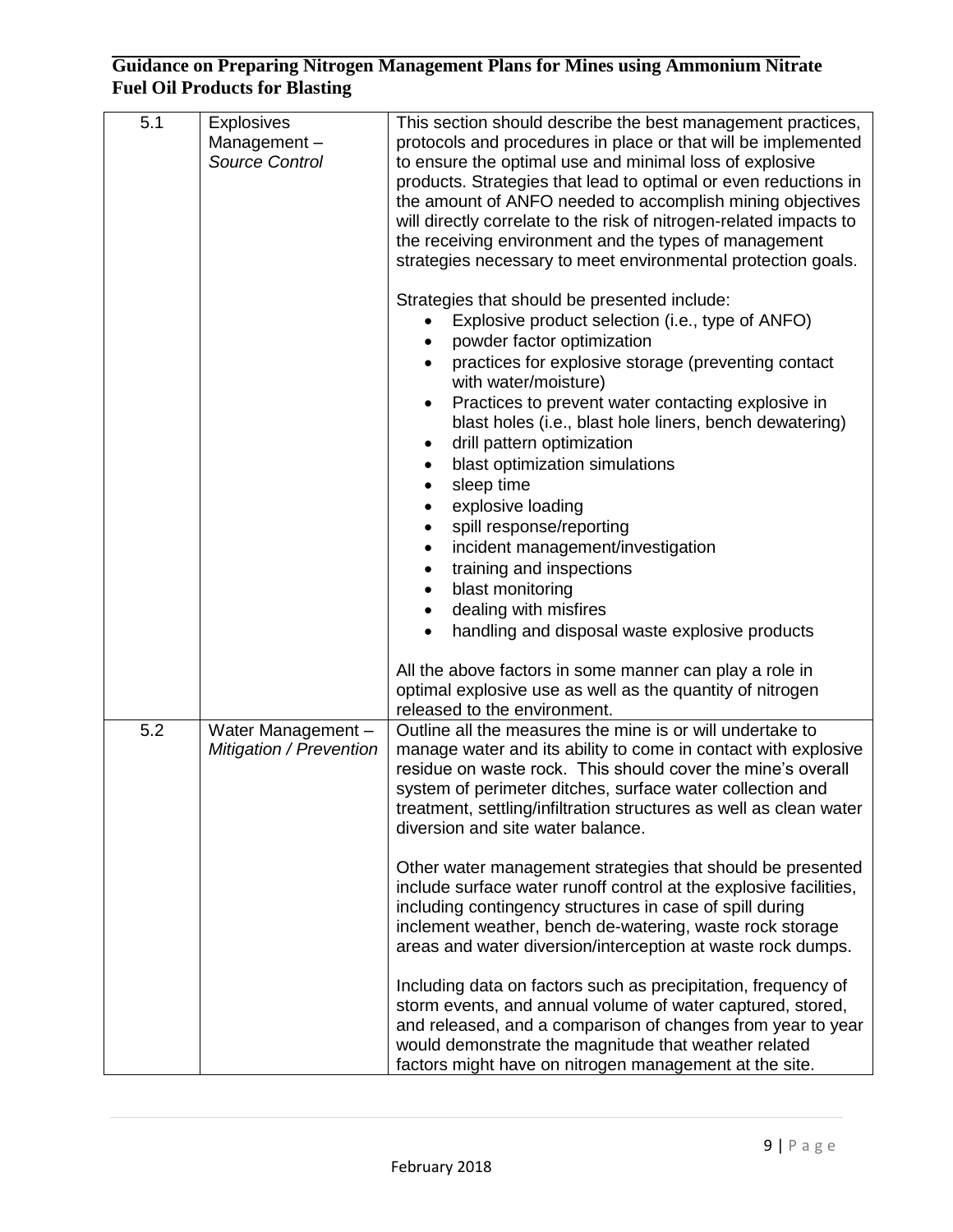| 6.0  | Performance<br>Monitoring                                  | Key performance indicators (KPIs) in the form of leading<br>indicators should be developed for each nitrogen control<br>strategy along with a performance metric that defines the<br>target the mine is trying to achieve with its NMP. Leading<br>indicators will assess effectiveness of the management<br>strategies. Lagging indicators, such as nitrogen concentration<br>in receiving environment water, is measuring the impact after<br>it has happened. Leading indicators, if effectively structured,<br>can also serve as early warning indicators that the risk of<br>receiving environment impacts or permit exceedances is<br>escalating. |
|------|------------------------------------------------------------|---------------------------------------------------------------------------------------------------------------------------------------------------------------------------------------------------------------------------------------------------------------------------------------------------------------------------------------------------------------------------------------------------------------------------------------------------------------------------------------------------------------------------------------------------------------------------------------------------------------------------------------------------------|
|      |                                                            | Some examples of leading KPIs include: powder factor,<br>velocity of detonation, number of dry and wet holes at the<br>time of blasting, quantity of explosive spilled and quantity<br>recovered, sleep time, and nitrogen concentrations in mine<br>contact water.                                                                                                                                                                                                                                                                                                                                                                                     |
| 7.0  | Environmental<br>Monitoring                                | Describe the applicable site permits and locations where<br>monitoring for nitrogen compounds will take place. Monitoring<br>sites, frequency of sampling and sampling protocols may be<br>part of a mine's existing environmental monitoring program;<br>therefore, not necessary to duplicate in detail in the NMP. If<br>nitrogen compounds are not addressed through routine site<br>monitoring programs, the NMP may need to identify where<br>permit amendments will be required to monitor compliance<br>with nitrogen management requirements.                                                                                                  |
| 8.0  | Data Analysis and<br>Reporting                             | Annual reporting summarizing the results of the NMP's<br>implementation may be required by an EMA permit. The<br>annual report, if required, should present the results of the<br>previous year's nitrogen control efforts including comparison<br>between measured KPIs and management performance<br>metrics. Trends in water monitoring and discussion of<br>nitrogen management successes, failures, and lessons-<br>learned should also be included.                                                                                                                                                                                               |
| 9.0  | Authorized<br><b>Discharges</b>                            | Identify authorized discharges of nitrogen affected contact<br>water and explosives wastes. If additional discharge permits<br>will be required in the upcoming planning year - identify the<br>permits requiring amendments and expected submission<br>timeframes.                                                                                                                                                                                                                                                                                                                                                                                     |
| 10.0 | Continuous<br>Improvement /<br>Research and<br>Development | Present the management feedback process that will be used<br>to drive continuous improvement in the NMP.<br>Identify where research and development initiatives are<br>needed or being undertaken to address specific management<br>questions or uncertainties related to nitrogen management.                                                                                                                                                                                                                                                                                                                                                          |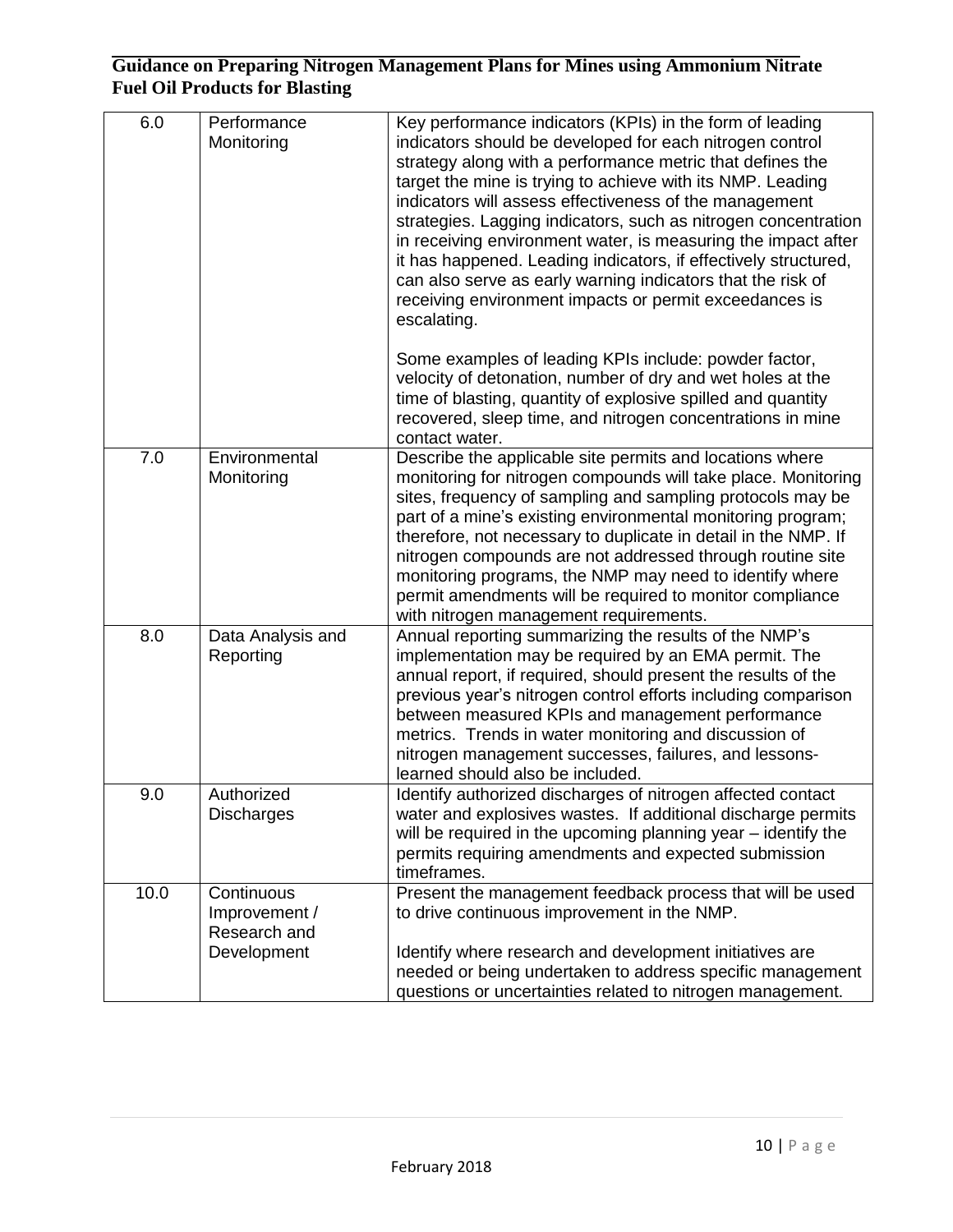### <span id="page-10-0"></span>**6.0 References**

Assessment of ANFO on the Environment. Technical Investigation 09-01 Defence Research and Development Canada – Valcartier. Technical Memorandum 2009-195. January 2010.

ANFO, Emulsion and Heavy ANFO Blends – Useful Explosive and Blasting Agent for Modern Day Blasting. Partha Das Sharma, B.Tech. May 2010. [https://miningandblasting.wordpress.com/2010/05/03/anfo](https://miningandblasting.wordpress.com/2010/05/03/anfo-emulsion-and-heavy-anfo-blends-%E2%80%93-useful-explosive-and-blasting-agent-for-modern-day-blasting/)[emulsion-and-heavy-anfo-blends-%E2%80%93-useful-explosive-and-blasting-agent-for-modern-day](https://miningandblasting.wordpress.com/2010/05/03/anfo-emulsion-and-heavy-anfo-blends-%E2%80%93-useful-explosive-and-blasting-agent-for-modern-day-blasting/)[blasting/](https://miningandblasting.wordpress.com/2010/05/03/anfo-emulsion-and-heavy-anfo-blends-%E2%80%93-useful-explosive-and-blasting-agent-for-modern-day-blasting/)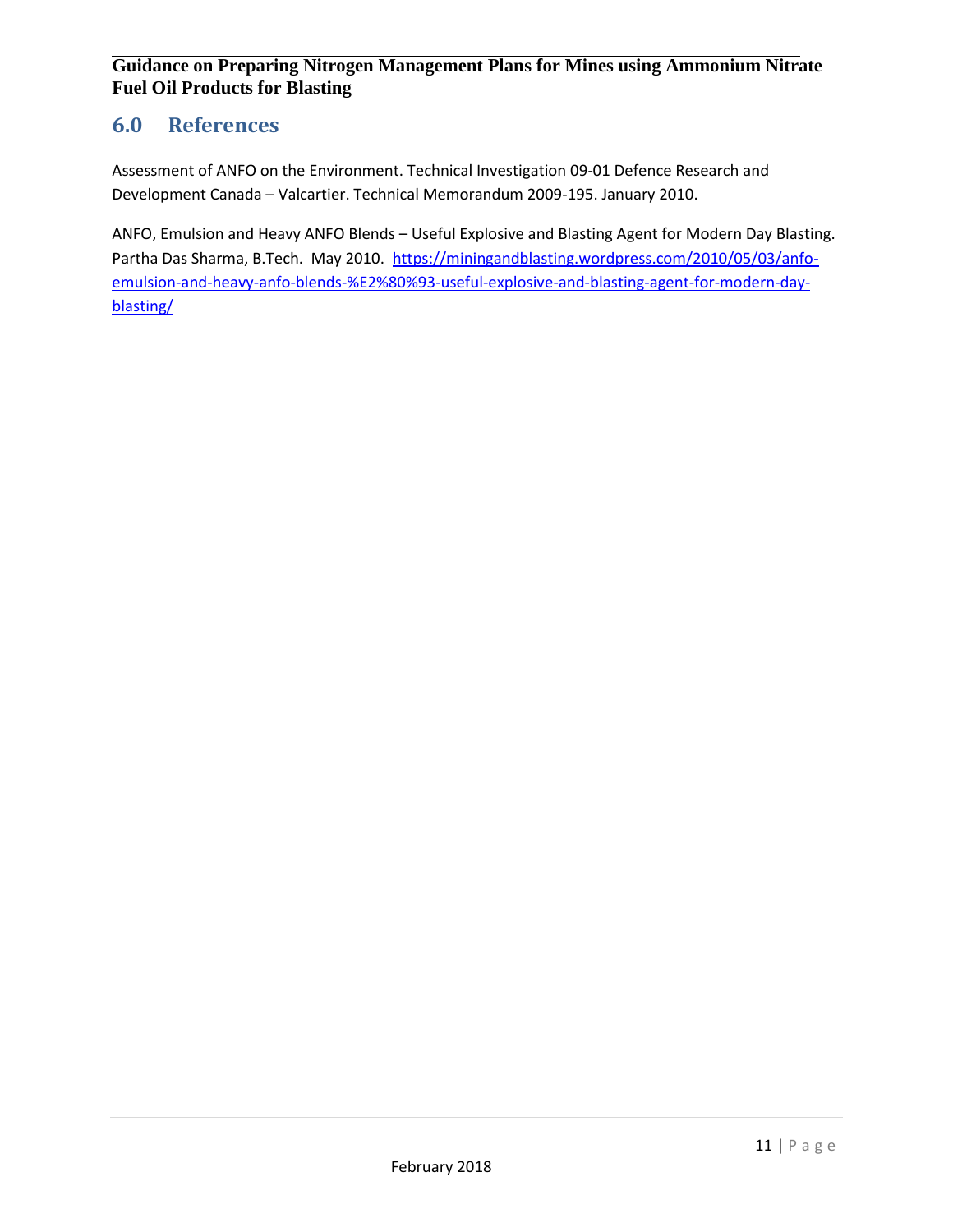### <span id="page-11-0"></span>**Appendix A – General Overview of Ammonium Nitrate Fuel Oil**

Ammonium Nitrate Fuel Oil is a mixture of ammonium nitrate (AN) and fuel oil (FO). ANFO is commonly used in the mining industry as an explosive because of its low cost and is estimated to comprise 80% of all explosives used annually in North America.

Ammonium nitrate (AN) is a weak explosive base and it is technically classified as a blasting agent rather than an explosive because it cannot be detonated with a #8 strength detonator. ANFO requires a primer assembly to be detonated. Compared to other classes of explosives ANFO is an inefficient explosive as it releases large volumes of gases during the detonation process. However, ANFO's advantage is found in its heaving ability when it is confined to relatively tight blast holes. The heaving action of ANFO breaks rock into manageable sizes for mine equipment to handle efficiently, without causing excessive displacement during the blast.

All fuel oils contain mixtures of varying proportions and types of hydrocarbons. The fuel oils used most commonly for ANFO is number 2 fuel oil or number 2 diesel fuel. These two fuels are very similar in chemical composition, but differ in the additives used.

There are three types or grades of explosive-grade ANFO and each has different explosive and water resistant properties. During the manufacture of explosive-grade ANFO, an ammonium nitrate solution is turned into prills (droplets). Water added to the AN solution creates pores in the prills after the water has evaporated out. The pores hold the fuel oil when the AN prill is soaked in fuel oil during the final steps of the manufacturing process. AN prills are not waterproof or water resistant which leads to failed or inefficient detonation after they absorbs moisture, usually from contact. In addition, AN prill properties allow it to absorb moisture from the atmosphere.

Emulsion can be added to ANFO to make it more water resistant. Emulsions are water– oil solutions comprised of oxidizers suspended in an oil medium such as mineral oil. A bulking agent in the form of ultra-fine air, glass, resin, or plastic bubbles is injected into the mixture to control the bulk density of the final explosive product. Explosives with high levels of emulsion are more water resistant and safer to handle, use and store. The high velocity of detonation of emulsion explosives makes it effective for very hard rock conditions. The energy levels of emulsion explosives are similar to those of nitroglycerine-based explosives. Emulsion explosives are well-oxygenated and generate less noxious fumes and smoke compared to low or no-emulsion ANFO.

High bulk density blends of ANFO and emulsion are classed as Heavy ANFO (HANFO). The consistency of HANFO allows it to be pumped which makes it easier to load into blast holes than dry products. HANFO has more energy in the bore hole than ANFO, provides better water resistance and is priced in the middle between ANFO and high emulsion explosives. The composition of ANFO is typically around 94.5% AN and 5.5% FO. HANFO contains 60-70% emulsion. The water resistance of HANFO allows the